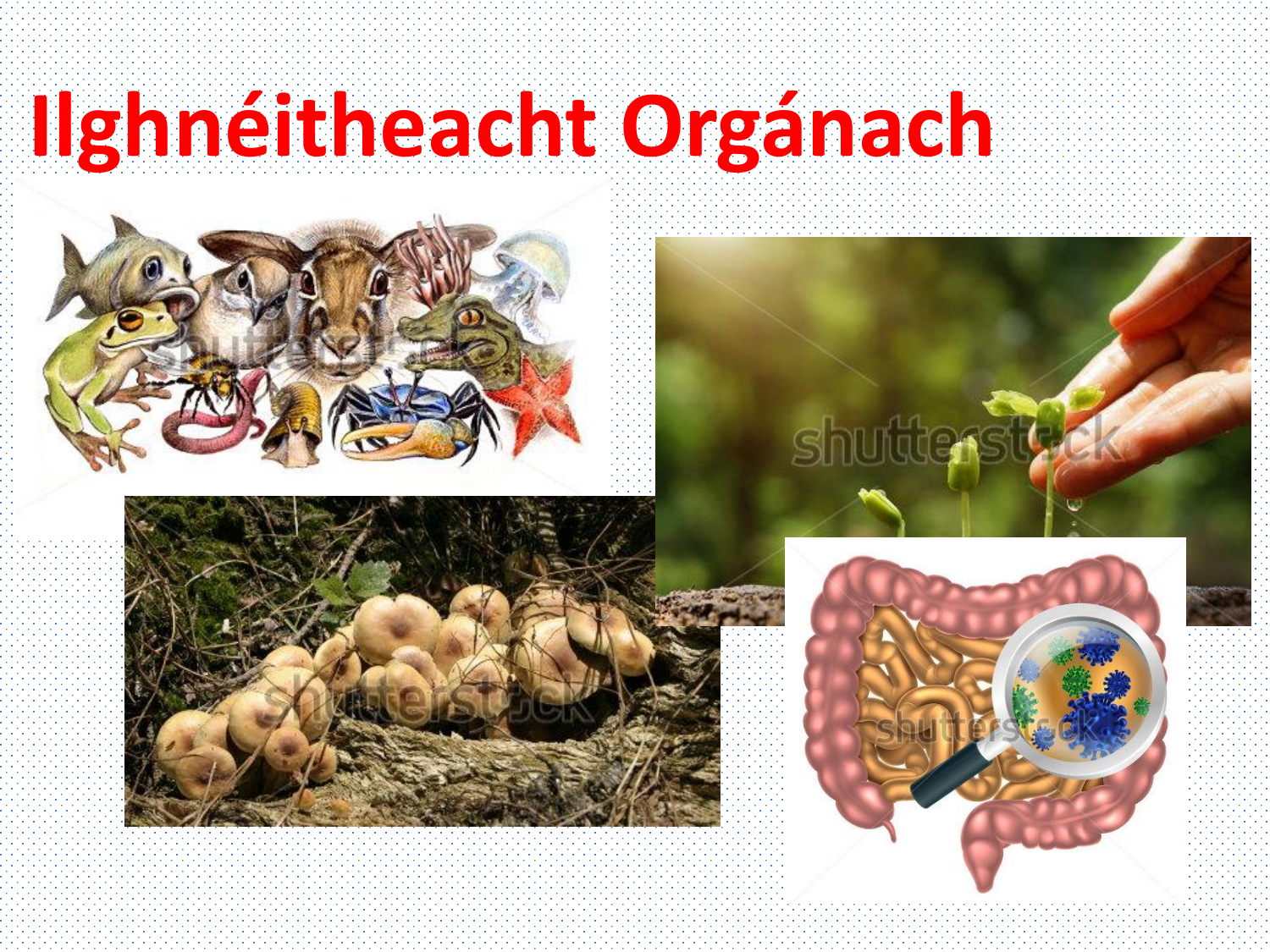#### **Na 5 Ríocht**

- Aicmítear **cealla** gach ní beo sna ríochtaí seo in dhá phríomhshaghas:
- **Prócarótach -** Gan núicléas, gan orgánaidí
- Is cealla beaga iad na Baictéir
- **Eocarótach -** tá núicléas &
- orgánaidí acu. Cealla móra a bhíonn
- i bhfungais, i bplandaí, in
- ainmhithe.

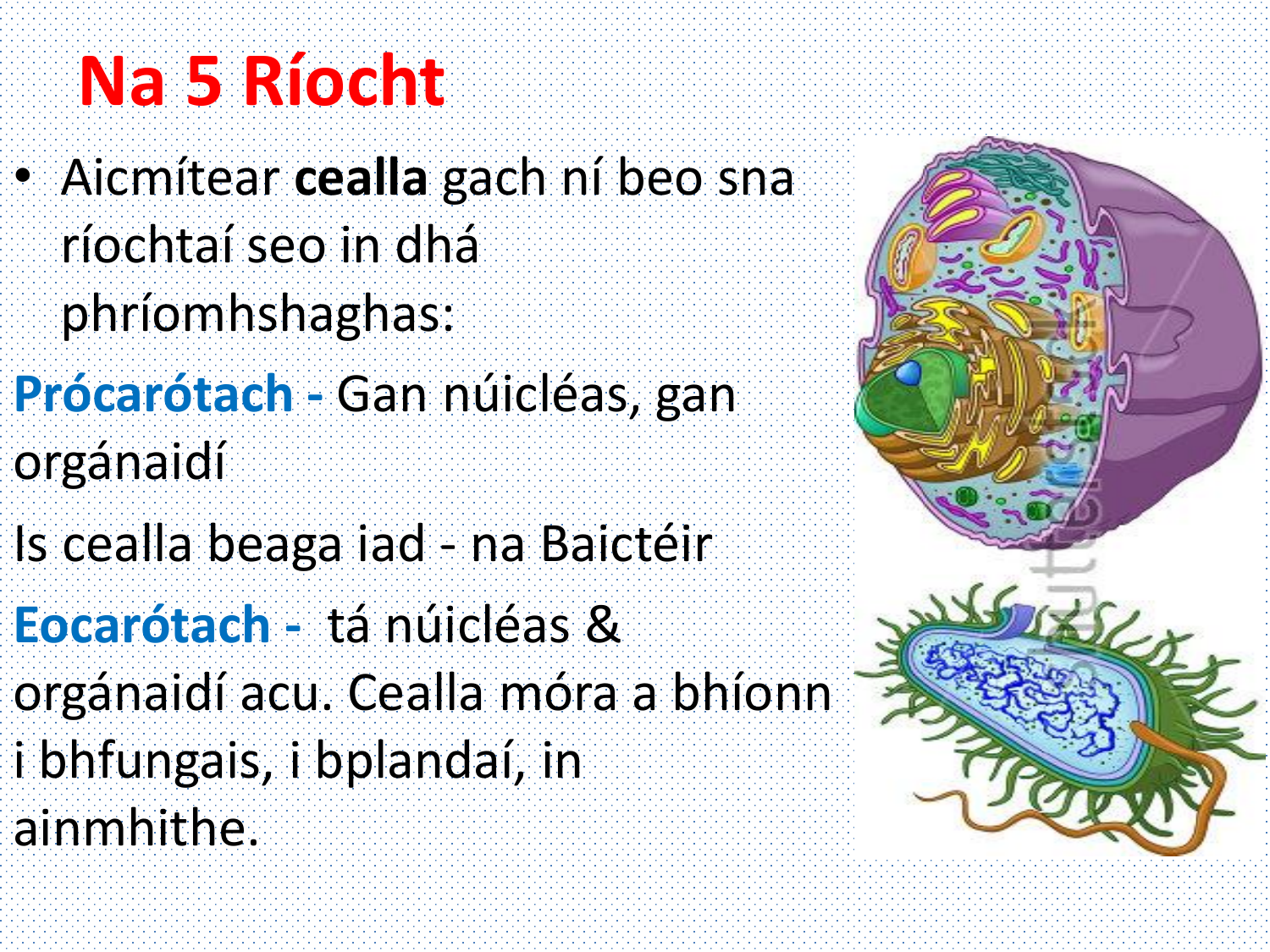## **Na 5 Ríocht**

- Tá gach ríocht foroinnte i ngrúpaí: Fíleam, Rang, Ord, Fine, Géineas & Speiceas.
- 1. Ríocht na Monera/bPrócarótach (Baictéir):
- 2. Ríocht na bPrótista (Algaí & Aiméibe):
- 3. Ríocht na bhFungas: (Giosta & Muisiriúin..)
- 4. Ríocht na bPlandaí: (Crann cnó capall & Féar..)
- 5. Ríocht na nAinmhithe: (Duine & Smugairle Róin..
- (ní chuirtear víris in aon cheann de na ríochtaí seo)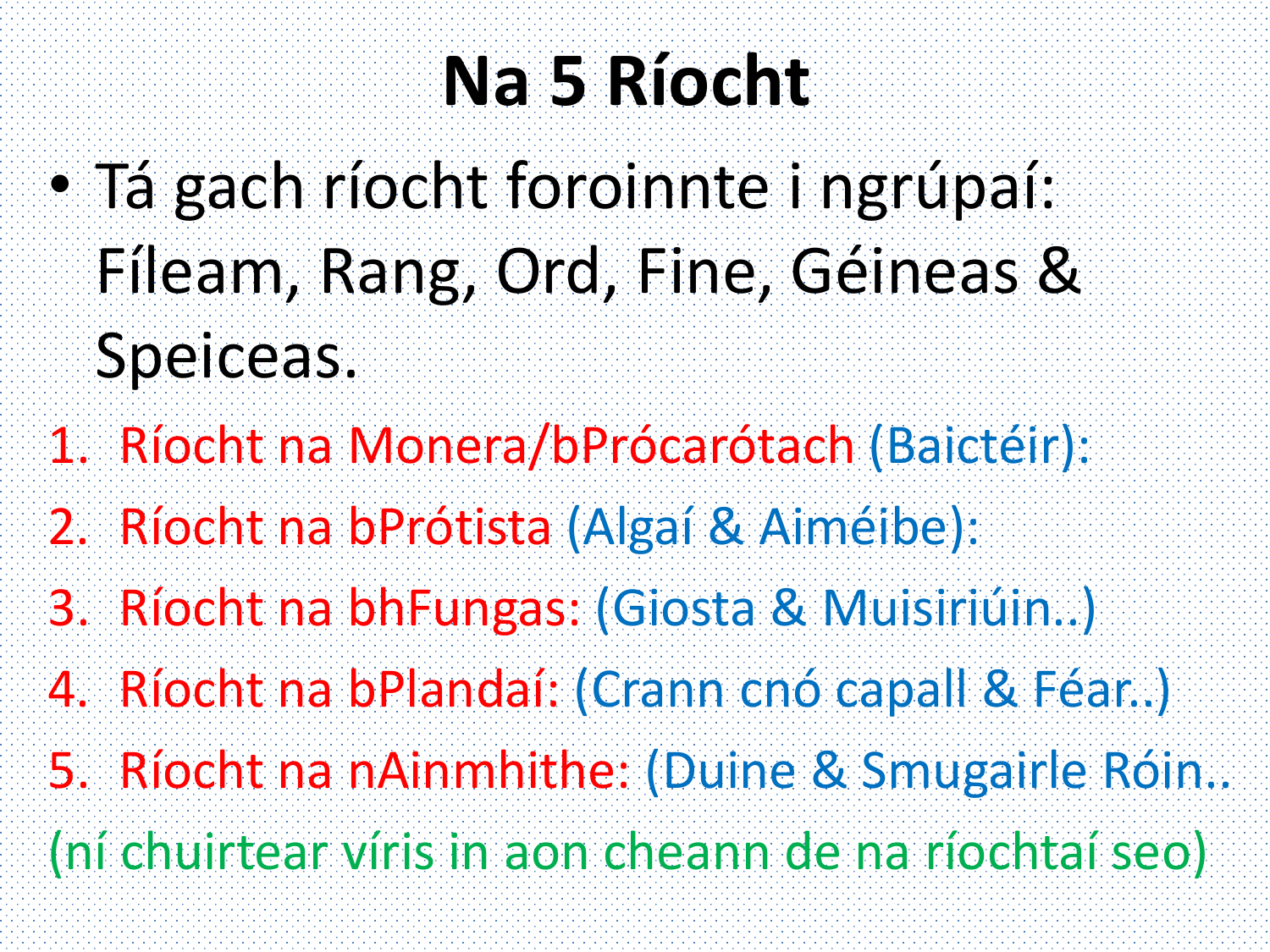# **1. Ríocht na bPlandaí:**

- Orgánaigh ilcheallacha a fhaigheann cothú trí fhótaisintéis.
- Bíonn cillbhalla timpeall ar a gcealla.
- Roinntear na plandaí a chuireann síolta ar fáil in dhá ghrúpa – cinn a chuireann bláthanna ar fáil agus cinn nach gcuireann.

[https://www.youtube.com/watch?v=L5](https://www.youtube.com/watch?v=L5gfWyZHGqc) gfWyZHGqc

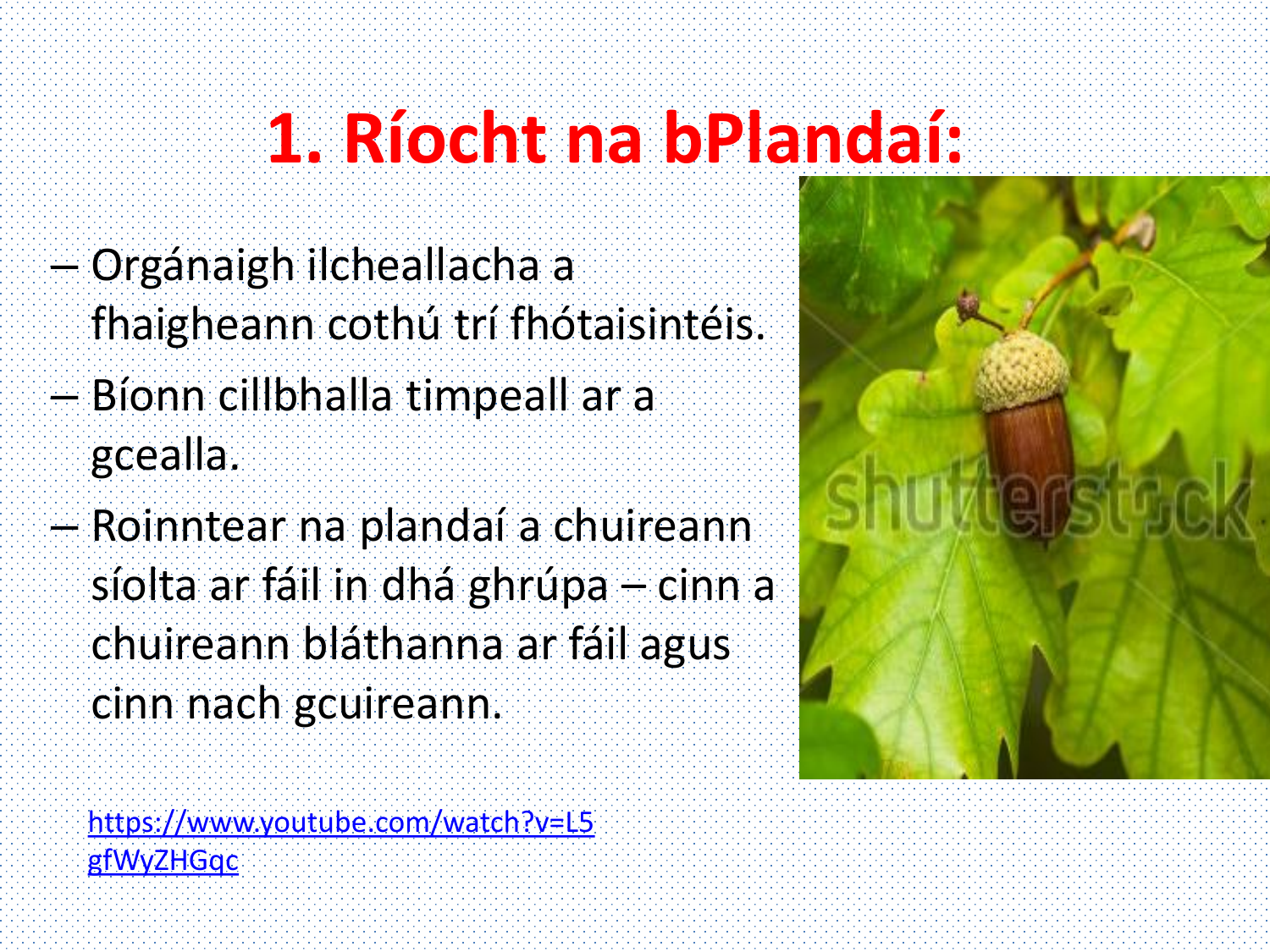## **2. Ríocht na nAinmhithe**

- Orgánaigh ilcheallacha cothú heitreatrófach.
- Ní bhíonn cillbhalla timpeall ar a gcealla.
- Bíonn córas néarógach & matánach acu.
- De ghnáth bíonn atáirgeadh gnéasach i gceist.
- Scoilt mhór amháin:
- Veirteabrach
- & Inveirteabrach.

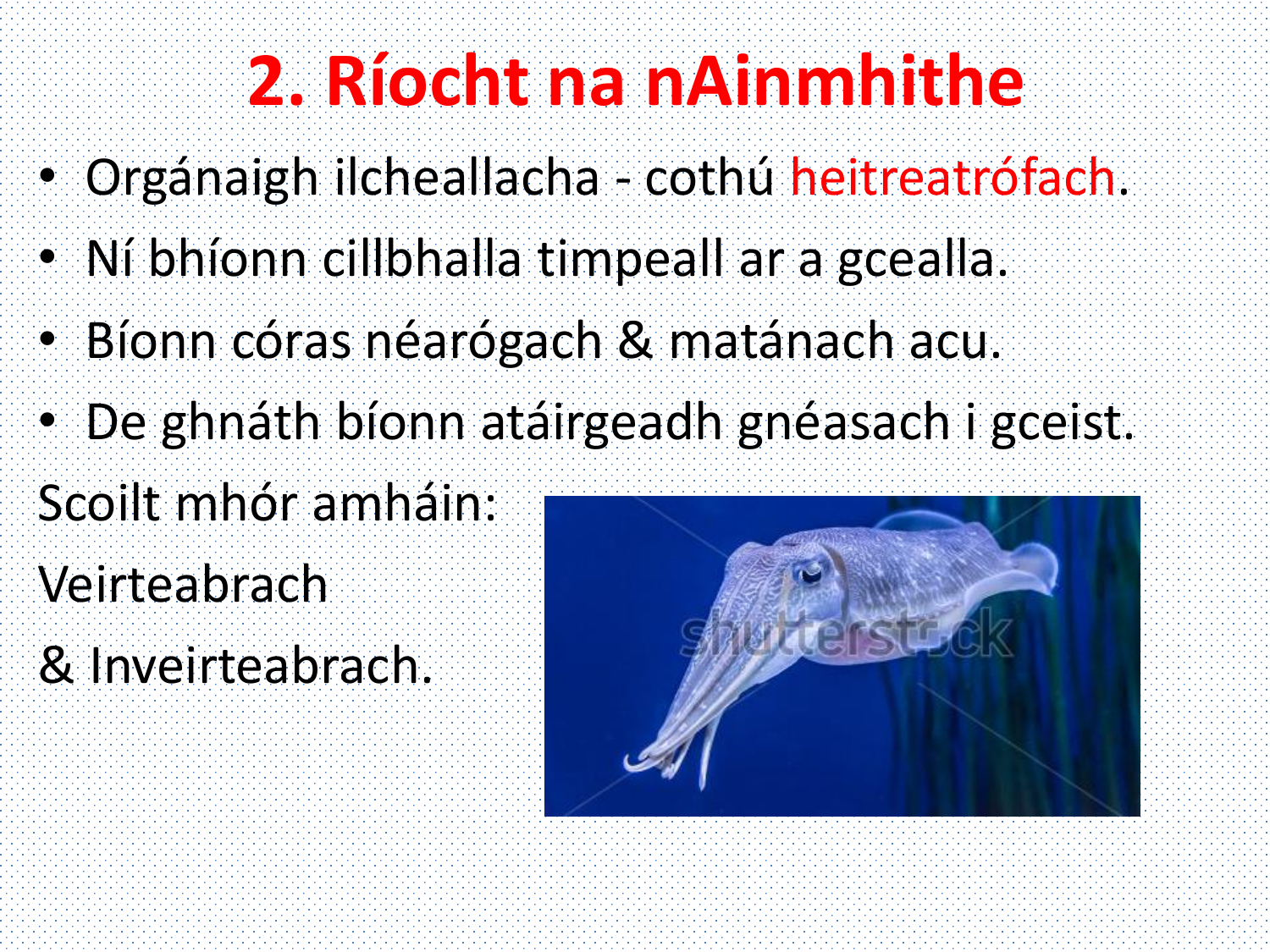### **3. Ríocht na bhFungas**

- Orgánaigh ilcheallacha, (\*seachas an giosta).
- Déanta as snáithíní 'hífe / hífí'; tagann a lán hífí le chéile chun mícéiliam a dhéanamh.
- Cill ballaí déanta as an zulla san baitin.
	-

• Atáirgeadh trí spóir a chur ar fáil.



Samplaí: múscán, coincleach, múisirúin, giosta….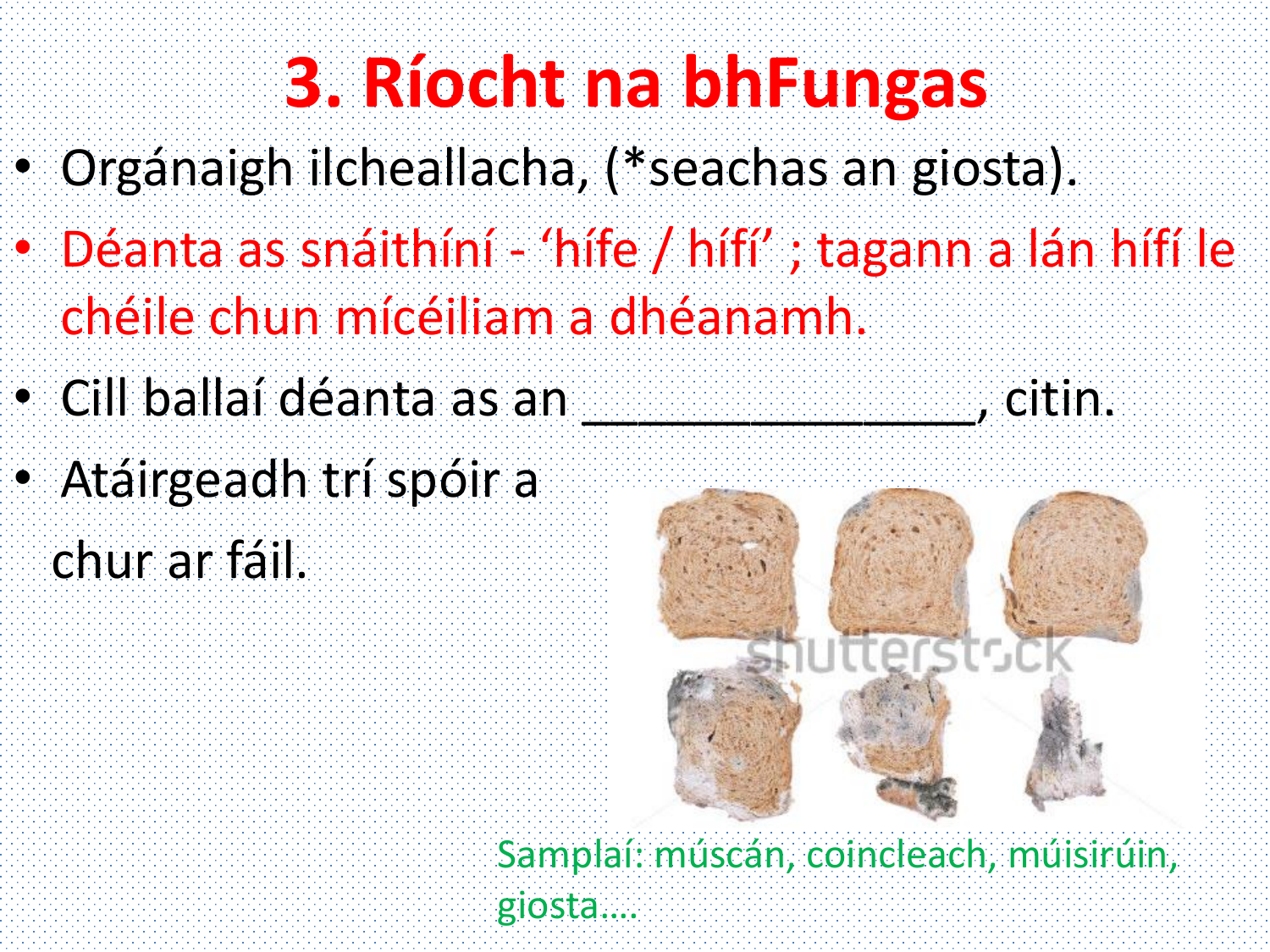## **4. Ríocht Protista**

- Le fáil i ngach áit ina bhfuil uisce.
- Orgánaigh shimplí, de ghnáth gan aon fhíochán.
- Orgánaigh mar aiméibe, na halgaí, slam-mhúscán



www.shutterstock.com -440785573